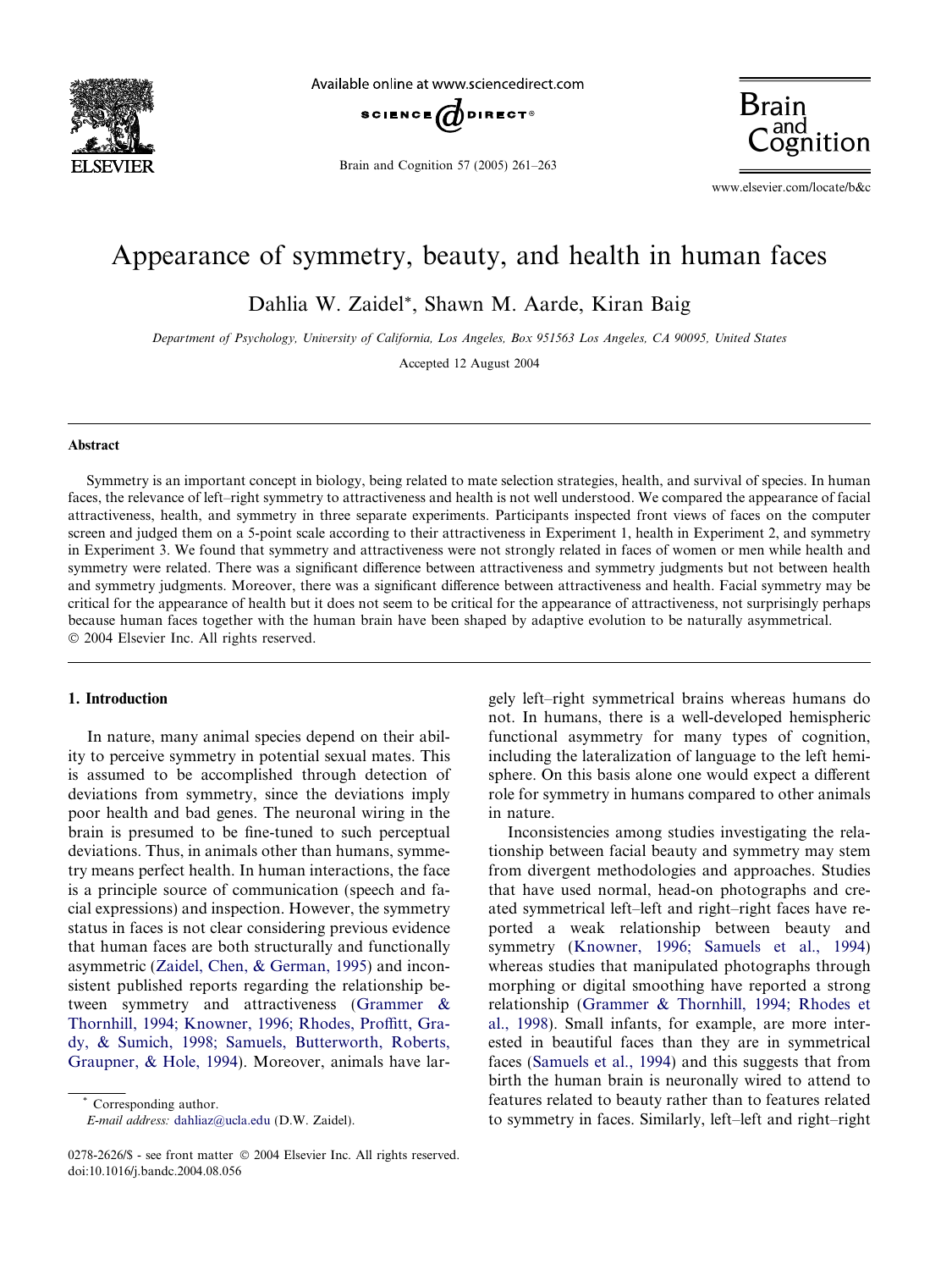faces are perfectly symmetrical and they have been found to be less attractive than the original faces giving rise to these composites ([Knowner, 1996](#page-2-0)). Together, the findings on this issue suggest that in humans symmetry and attractiveness are not one and the same.

To determine the relationship between the appearance of facial attractiveness and facial symmetry in normal faces, we compared attractiveness to the appearance of health as well as to symmetry. We conducted three experiments that measured ratings for the appearance of attractiveness, health, and symmetry in digitally unmanipulated photographed faces. Our findings suggest a strong association between symmetry and health, as in animals, but a poor association with attractiveness.

# 2. Method

# 2.1. Participants

The participants were right-handed undergraduate students enrolled in introductory psychology classes at the University of California, Los Angeles. They participated in exchange for partial course credit. In Experiment 1, there were 20 female and 13 male participants. In Experiment 2, there were 13 female and 12 male participants. In Experiment 3, there were 15 females and 12 males. Separate participants were tested in the three experiments.

# 2.2. Stimuli

The black and white photographed faces were straight, head-on views of 30 women and 98 men from the FERET database and from the Psychological Image Collection at Stirling, UK. They had natural expression and largely symmetrical illumination. No known quantitative measurements were performed on the faces; they were selected from these databases for the present study based on their clear head-on views and illumination, regardless of age, sex, or ethnic background (although the majority were Caucasian). Nothing is known regarding the photographed persons' health status.

#### 2.3. Procedures

Faces were viewed on aMacintosh computer screen for an exposure duration of 7 s per image. Participants were asked to rate each face on a 5-point Likert scale by pressing the appropriate point directly on the computer keyboard. In Experiment 1, the scale referred to degree of attractiveness (very unattractive to very attractive). Participants were asked to decide how attractive each face appeared to them. In Experiment 2, the scale referred to degree of health appearance (very unhealthy to very healthy). Participants were asked to decide how healthy



Fig. 1. This bar figure summarizes the mean percent rating in each of three separate experiments using the identical face stimuli. The left two bars represent the mean ratings for attractiveness, the middle two bars represent the mean ratings for appearance of health, and the last two bars represent the ratings for the appearance of symmetry. W, women's faces. M, men's faces.

each faced appeared. In Experiment 3, the scale referred to the degree of symmetry (very asymmetrical to very symmetrical). Participants were asked to decide on the extent of left–right symmetry of each face. The faces of women and men were randomly intermixed within the series, and each participant saw a differently ordered series.

## 3. Results

In each experiment, the percent mean rating was calculated for each face and entered into statistical analysis. Bonferroni correction for multiple comparisons was applied to determine significance level ( $p < .008$ ). The results are summarized graphically in Fig. 1. The difference between the attractiveness and symmetry ratings were significant for women's faces  $\lceil t(118) = -6.43$ ,  $p < .0001$ ] and for men's faces  $[t(354) = -16.367]$ ,  $p < .0001$ ]. The difference between the health and symmetry ratings was not significant for either women's faces ( $p < .19$ ) or men's faces ( $p < .20$ ). Attractiveness and health ratings were significantly different in both the women's  $[t(118) = -7.003, p < .0001]$  and men's faces  $[t(354) = -19.521, p < .0001]$ . These similarities and differences are clearly seen in Fig. 1.

### 4. Discussion

This study set out to assess the relationship between the appearance of facial symmetry, attractiveness, and